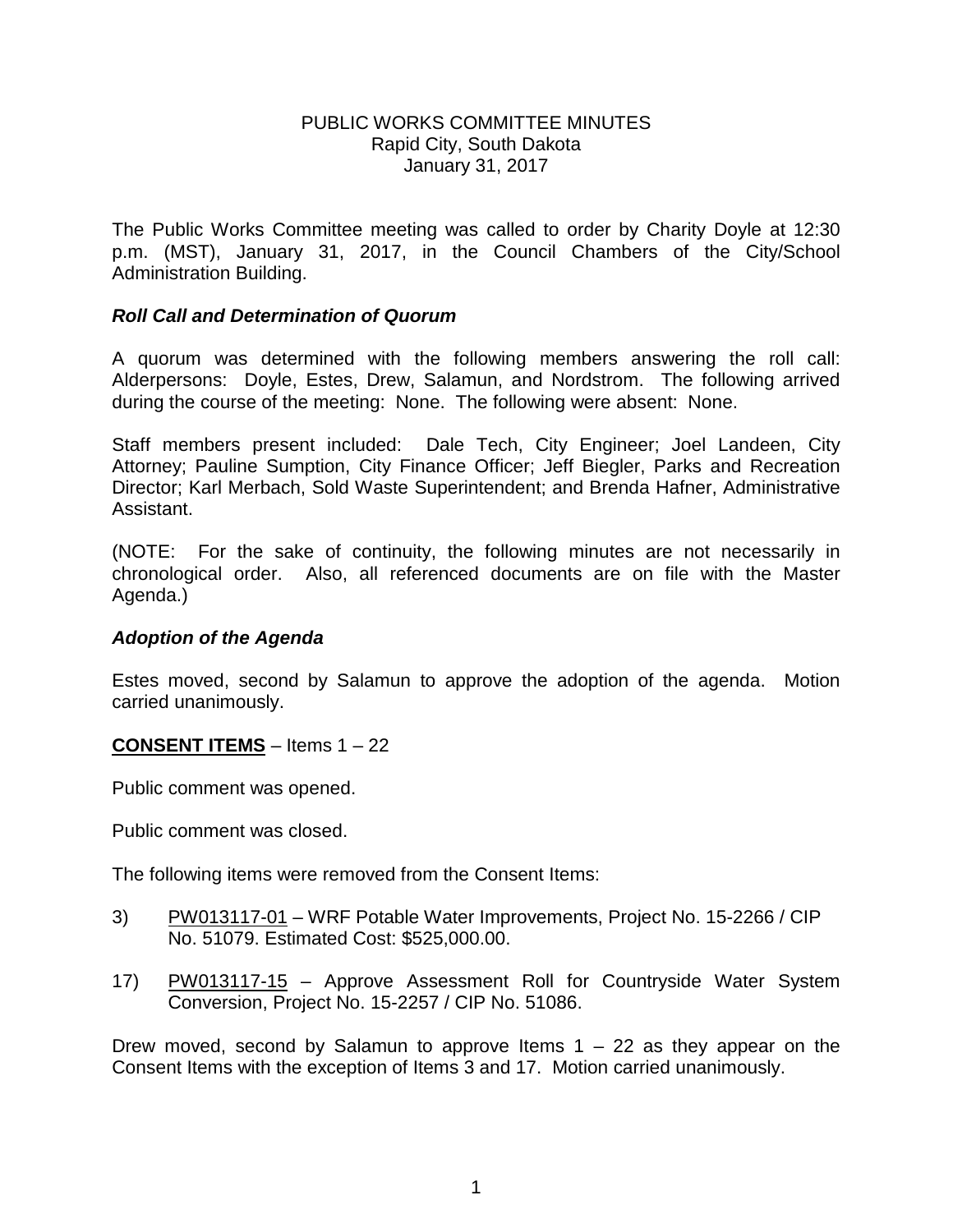## PUBLIC WORKS COMMITTEE JANUARY 31, 2017

# **APPROVE MINUTES**

1) Approve minutes of January 10, 2017.

# **ITEMS FROM THE MAYOR**

2) PW013117-21 – Confirm the Appointment of Rachel Caesar as Alternate #2 to the Planning Commission.

# **ITEMS FROM THE PUBLIC WORKS DEPARTMENT**

# **AUTHORIZE STAFF TO ADVERTISE FOR BIDS**

- 4) PW013117-02 Tatanka Road Water Main Extension, Project No. 16-2357 / CIP No. 51152. Estimated Cost \$110,000.00.
- 5) PW013117-03 Red Rock Booster Pump Station Upgrades, Project No. 14- 2177, CIP # 50812.B. Estimated Cost: \$1,200,000.00.
- 6) PW013117-04 East Rapid Water Expansion Valley View and Radar Hill Road North Extensions, Project No. 14-2197 / CIP No. 50964.E. Estimated Cost: \$950,000.00.
- 7) PW013117-05 East Rapid Water Expansion Morris Lane Pressure Reducing Valve (PRV) Facility, Project No. 14-2195 / CIP No. 50964.C. Estimated Cost: \$530,000.00.

# **AUTHORIZE MAYOR AND FINANCE OFFICER TO SIGN**

- 8) PW013117-06 Joint Funding Agreement between U.S. Department of Interior, U.S. Geological Survey and City of Rapid City for 2017 Water Resource Investigations to include the operation and maintenance of selected gaging stations and for various hydrologic investigations.
- 9) PW013117-07 Agreement between the City of Rapid City and Upper Deck Architects for Professional Services for Fire Station 5 Improvements, Project No. 17-2073 / CIP No. 51158, in the amount of \$52,800.00.
- 10) PW013117-08 Amendment No. 3 to the Agreement between the City of Rapid City and HDR Inc. for Southside Drive Sanitary Sewer Extension, Project No. 14- 2095 / CIP No. 50328, in the amount of \$21,547.00.
- 11) PW013117-09 Construction Professional Services agreement between City of Rapid City and Ferber Engineering Company, Inc. for West Omaha Drainage and Utility Improvements – Mountain View Road to 11<sup>th</sup> Street, Project No. 15-2316 / CIP No. 50904.1, in the amount of \$359,105.00.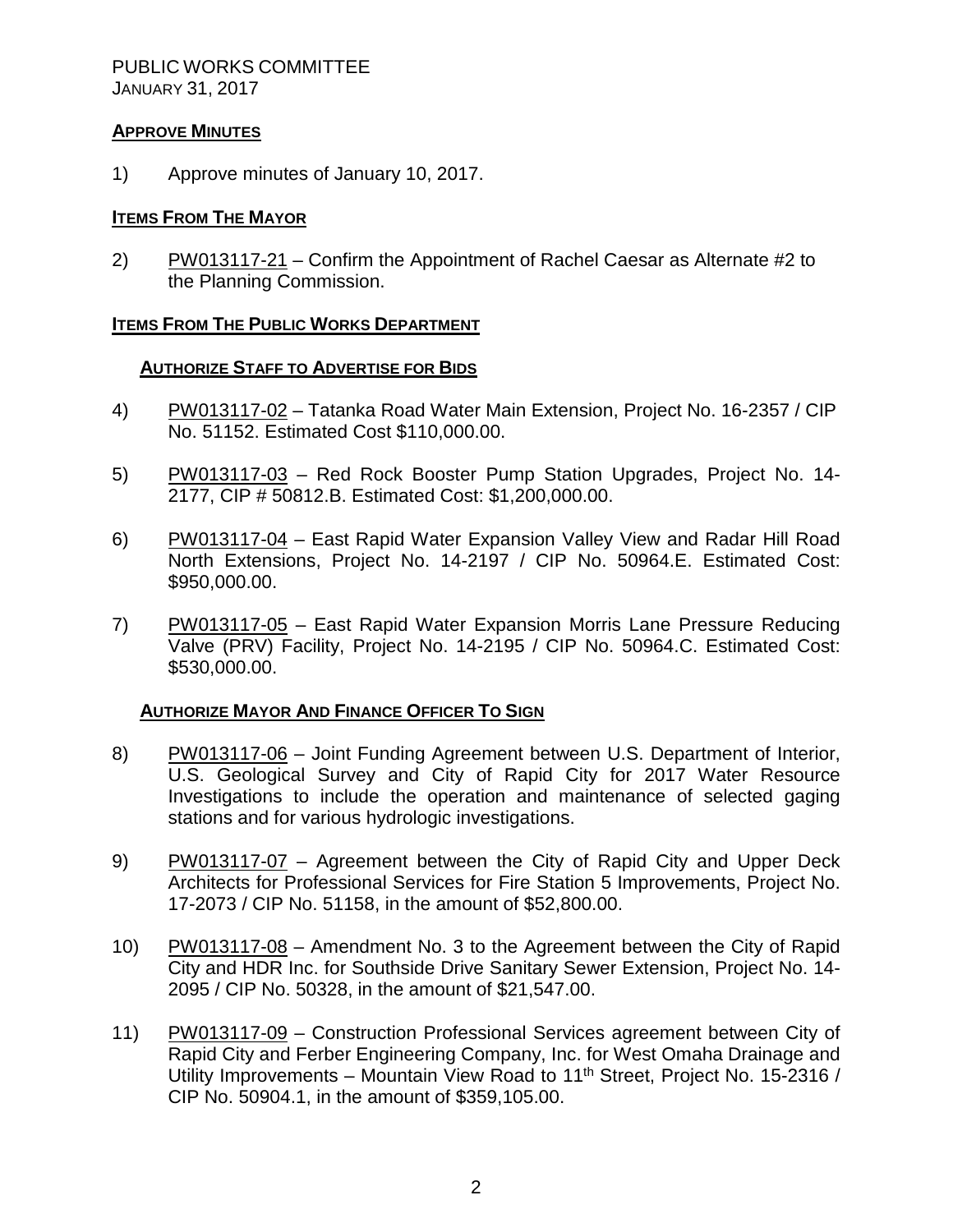12) PW013117-10 – Agreement Between the City of Rapid City and Jenner, LLC for Tatanka Road Water Main Extension.

# **ENGINEERING SERVICES**

- 13) PW013117-11 Approve Request for Stormwater Drainage Utility Fee Abatement for Diane Stephens for 2770 Enchanted Pines Drive, Tax ID 66392, in the amount of \$215.25 (2017).
- 14) PW013117-12 Approve Acceptance of Infrastructure for Meadowlark Mobile Home Park Expansion Public Water Main - DEV13-1161.
- 15) PW013117-13 Authorize Lowering the Percentage of Work that the General Contractor Must Perform from 50% to 35% for the WRF Potable Water Improvements, Project No. 15-2266 / CIP No. 51079.
- 16) PW013117-14 Approve One-time Waiver of New Account Fees for New Garbage-only Accounts for Mobile Home Park Residents Following Tyler Utility Billing Conversion.
- 18) PW013117-16 Approve acceptance of water system transferred from Countryside Homeowners Association, Inc. pursuant to 2014 annexation agreement.

#### **RAPID TRANSIT DIVISION**

19) PW013117-17 – Authorize Staff to Submit a Grant Application to the Rapid City Area MPO/SDDOT Transit and accept funds if awarded.

#### **STREET DIVISION**

20) PW013117-18 – Approve extending contract bid to Pete Lien & Sons, Inc. for Ice Sanding Materials for the 2017 calendar year.

# **WATER DIVISION**

21) PW013117-19 – Authorize Staff to Purchase Two (2) New Current Model Year, ½ Ton 4X4 Regular Cab Long Box Pickups off State Bid number 16998.

# **PARKS AND RECREATION DEPARTMENT**

22) PW013117-20 – Authorize Staff to Purchase a 2017 Groundsmaster 4000 T4 AWD Mower with 3 Decks, Auto Reversing Fan, Air Ride Seat, Full 2 Yr. Warranty, Light Adaptor Kit and Road Light Kit from Midwest Turf with IPA Pricing in the Amount of \$61,807.00.